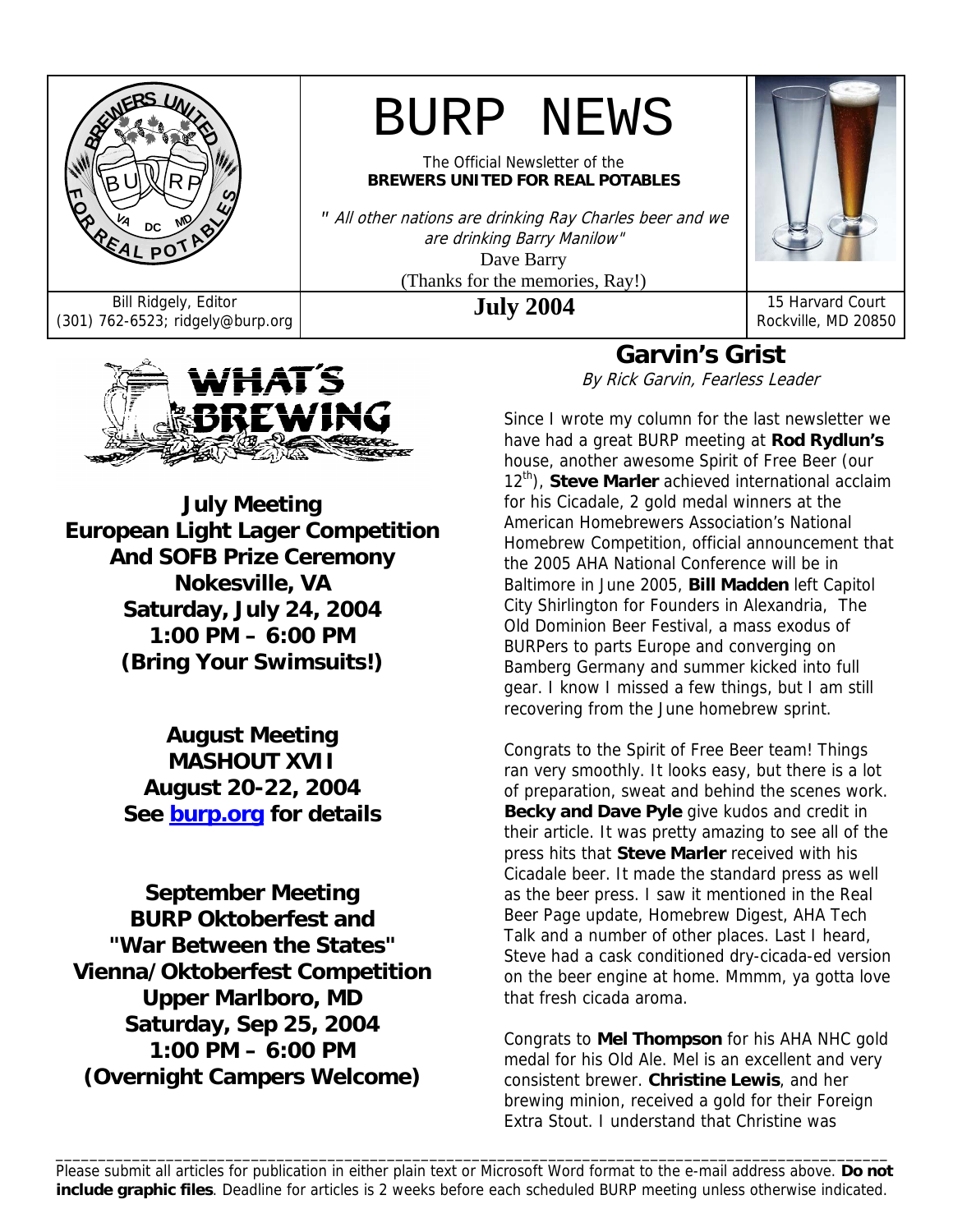inspired to brew her "West Indian Viagra" after seeing **Dave Pyle** drinking a Guinness Foreign Extra Stout in a St. John US Virgin Islands swimming pool while wearing his thong bathing suit, worn backwards. Remember, contact your doctor or seek emergency medical attention for any erection that lasts longer than 4 hours. Many of BURP's best brewers did not enter the AHA NHC this year. Let's hope we have a better turn out next year.

**Les White** and the Free State Homebrewers Guild sponsored the bid for the AHA's 2005 National Conference. The organizing committee is well under way. The last AHA conference in Baltimore was a blast. It looks like the Holiday Inn Inner Harbor is going to be the venue. More to come. **Bill Madden** is brewing up a storm at Founders in Alexandria! This was a great move for Bill; he gets to be both a brewer and an owner at Founders. **Steve Marler** has organized a meet the brewer event there on July  $24<sup>th</sup>$  at 6PM.

The July BURP meeting will be at **Bruce Bennett's** and **Nancy Cosier's** home and swimming pool palace in Nokesville, VA. This is our third year being hosted by these wonderful people. Bathing suits and sunscreen are the way to go! Bring those leftover beers from SoFB chilled for everyone to share. Our competition this meeting is European Lager. Thanks to **Mel Thompson** for arranging the contest calendar to fit the weather!

MASHOUT in August! This is one of my favorite weekends of the year. Christine and I show up early and leave late and barely sleep in between. Bill covers things nicely in his article. September brings another camping opportunity at **Linda** and **Jim Rorick's** Turtle Creak Farm in Upper Marlboro Farm, MD. We'll have the Civil War homebrew competition. **Mel Thompson** has ordered a trophy as long as my leg for the winner to hold for a year. This will be a rotating spoil of battle ("Careful honey, that end is sharp!"). October has us at the Crowe's Nest in Fairfax, VA to stress test their renovated deck and new patio area. November will see us back at Aaronridge in Rockville for the Real Ale Festival. We are going to do BURP officer's nominations at the November meeting with elections at the December meeting. This will give the incoming officers a chance to transition over

the holidays and start the New Year in the saddle. The office of President is up for grabs!!!

Remember, "Life should be like MASHOUT!"

Cheers, Rick



# **12th Annual Spirit of Free Beer Another Huge Success!**

By Dave and Becky Pyle, SOFB-XII Organizers

The 12th Annual Nation's Capital Spirit of Free Beer Homebrew Competition was held on June 12th, 2004 at the Old Dominion Brewing Company in Ashburn, Virginia. Many thanks go to **Jerry Bailey**, owner of Old Dominion, for hosting.

We had a great SOFB 2004 Team. Everyone worked hard to make this a successful event. We want to thank the people who made this contest possible: Registrar **Mark Hogenmiller**, Judge Coordinator **Bill Newman**, Prize Coordinator **Rob Hanson**, Steward Coordinator **Christian Layke,** and Facilities Coordinator **Dan Fapp**. Thanks also to **Alison Skeel** for coordinating breakfast and to **Christian Parker**, **Jeff Chen** and **Bob Cooke** for providing a wonderful lunch.

Registrar **Mark Hogenmiller** would like to especially thank **Christine Lewis**, **Rick Garvin** and **Polly Goldman** for spending Sunday afternoon at the Brewery organizing the entries and **Jeff Chen** for assisting with scoresheet distribution.

Spirit of Free Beer, for the sixth year in a row, served as one of the Qualifying Events for the Masters Championship for Amateur Brewing (MCAB). BURP would like to especially thank the 45 BJCP judges, 2 professional brewers and 1 novice judge who dedicated their services to judging 332 entries from AK, IL, MD, NC, NH, NJ, NY, OR, PA,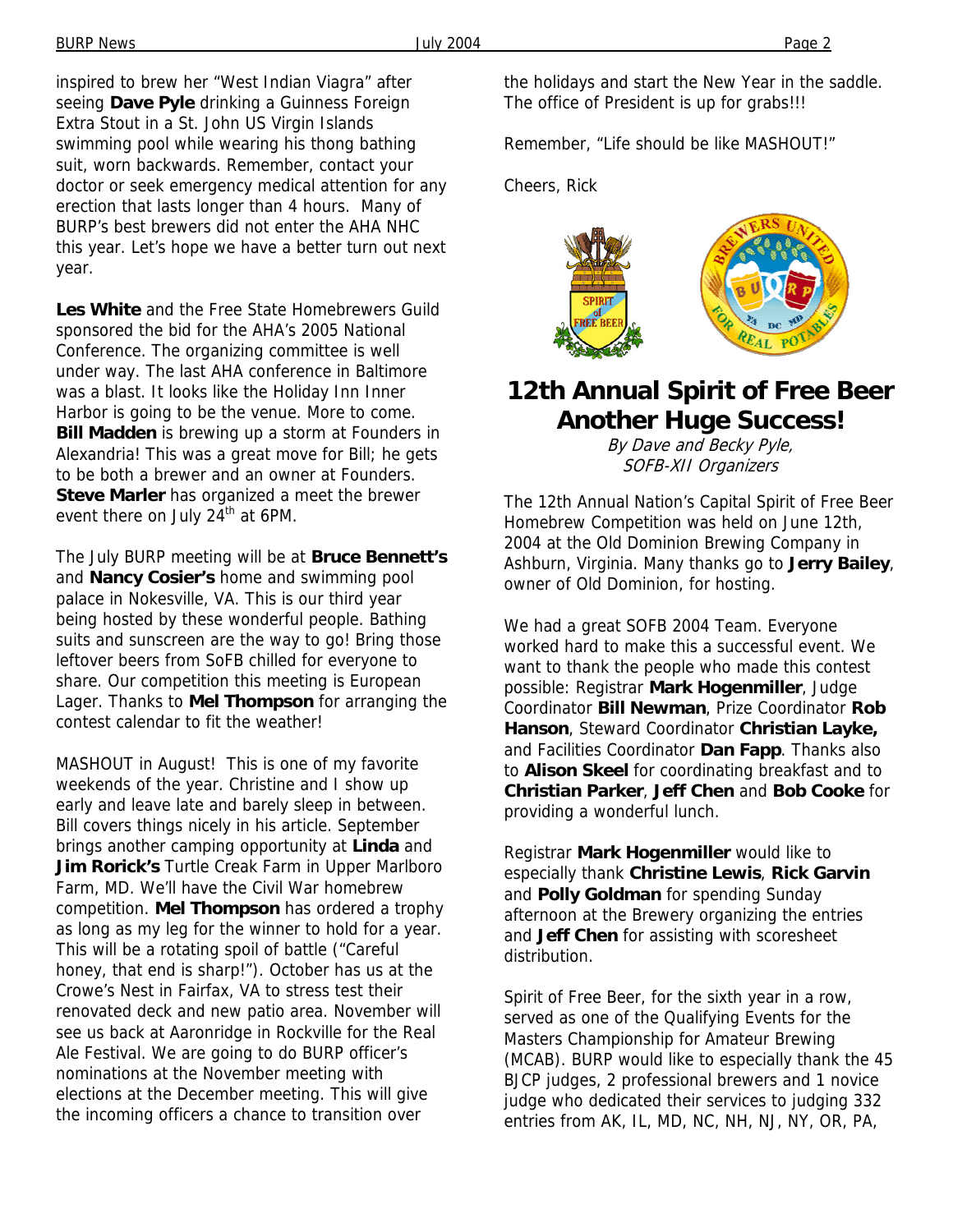TN, TX, VA, making this truly a signature/showcase event. Brew clubs represented included: BURP, FOAM Rangers (TX), FOAM, Brew Free or Die, CRABS, MALT (MD), Corning Brew Crew, James River Homebrewers, Boston Wort Processors, Hudson Valley, ATF (Alcohol Through Fermentation), Goose Lake Brewing Company, Headhunters and CASK.

### SOFB Prize Update

**Rob Hanson**, our prize coordinator, will be distributing ribbons and prizes at the July Meeting. Out of town winners will have their ribbons and prizes mailed to them in mid-July. All BURP winners should try to make the July meeting or make arrangements to have someone pick up your ribbons and prizes (we will not be mailing them in town). Be considerate if you know you will not be at the July Meeting and you don't have someone to pick up for you. Please contact Rob to make other arrangements.

Our sponsors have been very generous this year. We have over 150 lbs. of grain and other ingredients, pounds of great hops, lots of awesome beer-wear, including hats, tees and embroidered shirts, and lots of other cool stuff, including FREE BEER from great breweries like Victory and Rogue! BURP seeks out sponsors whose products are available in our area -- so be sure to support these great companies who support the Spirit of Free Beer!

All About Beer \* American Homebrewers Assoc. \* Anchor Brewing Company \* Beer, Beer, and More Beer \* Belgique Gourmande \* Brewers Alley \* Briess Malting Company \* Cairo Wine and Liquor \* California Concentrate Company \* Cargill Malt - Specialty Products Group \* Cascadia Importers LLC. \* Clay Pipe Brewing Company \* Crosby & Baker \* Deep Creek Brewing Company \* Deschutes Brewery \* DuClaw Brewing \* Franklin's General Store and Brewery \* Harpoon Brewery \* HopUnion USA, Inc. \* HowToBrew.com \* Jack Schmidling Productions \* Jay's Brewing Supplies \* Koch's Koncepts \* Magic Hat Brewing Company \* Maryland Homebrew \* Merchant Du Vin \* Mid-Atlantic Brewing News \* New Belgium Brewing Company \* Northwestern \* Old Dominion Brewing \* Pennsylvania Brewing Company \* ProMash \*

Redhook Ale Brewery \* Rock Bottom Brewery \* Rogue Ales \* SABCO Industries \* Sierra Nevada Brewing Company \* Smuttynose Brewing Company \* Storey Publishing \* Sweetwater Tavern \* The Flying Barrel \* The Olde Heurich Brewing Company \* Toledo Metal Spinning \* Troegs Brewing \* Vanburg & DeWulf \* Victory Brewing Company \* White Labs, Inc. \* WYEAST Laboratories, Inc. \* Zymico

For the full results of the Spirit of Free Beer competition, please visit:

http://www.burp.org/events/sofb/2004/.

# **Minister of Culture Corner**

By Mel Thompson & Dave Pyle, Co-Ministers of Culture

### **Belgian Strong Ale Competition Results**

Results of the Belgian Strong Ale competition held offline at the Aaronridge residence on June 6 were: 3rd Place – **Keith Chamberlin** (Strong Dark); 2nd Place – **Kris Featheringham** (Strong Golden); 1st Place – **Mel Thompson** (Strong Dark). There were 19 entries in all. Thanks to all who entered, and thanks to all of the judges: **Bill & Wendy**, **Paul & Jamie Langlie**, **Mike McGuire**, **Ty Ming**, & **Robert Stevens**. Special thanks to **Alison Skeel**, who served as steward for the competition.

### **Club Competition Schedule**

**July - European Pale Lagers**, BJCP category 2. Includes Bohemian Pilsner, North German Pilsner, Dortmunder Export and Muenchner Helles. **Alison Skeel** will be running the competition as Mel and Dave (and some other BURPers) will be at the Oregon Brewers Festival in Portland, Oregon at the time of the BURP meeting. Please volunteer to assist Alison. Thanks, Alison.

### **August - Clone Beer Competition at Mashout**.

Brooklyn Brown. Maybe **Garrett Oliver**, head brewer at Brooklyn Brewery will come to Mashout and judge the entries. This is typically a team brew and, especially since it is at Mashout, kegs are requested. See **Bill Ridgely's** article elsewhere in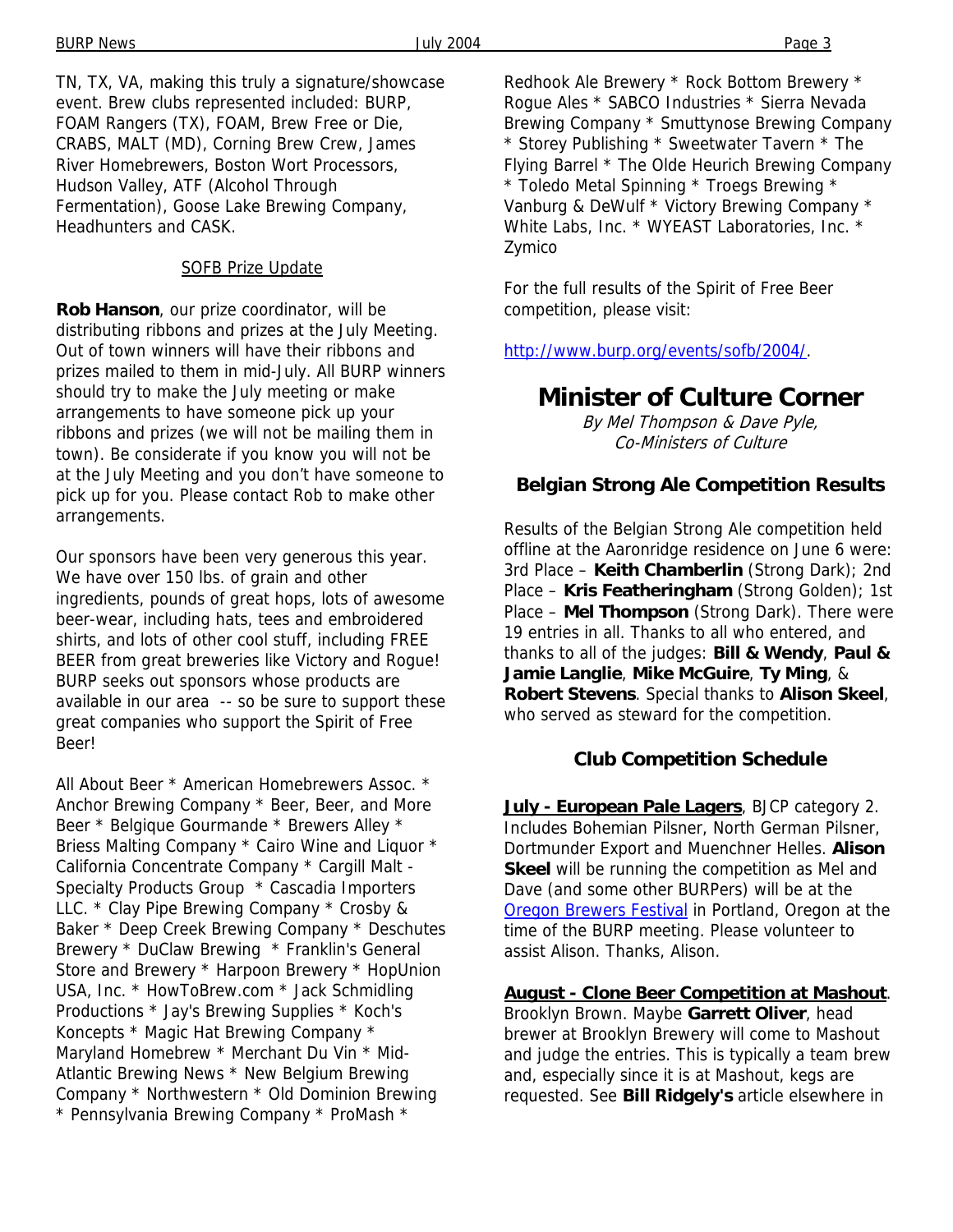this newsletter to learn more about the beer (he thinks he's going to win).

**Septembeer – Oktobeerfest Civil War**. Team brew Maryland/DC versus Virginia. There is still time (barley) to brew a BJCP category 9 Vienna or Maerzen. We will be designing the perpetual trophy/plaque in the next month to be passed annually to the winning team of the winning state. To refresh brewers on the Civil War competition rules:

- BJCP category 9, Vienna or Maerzen
- Teams: min 2 brewers, max 4 brewers. Each individual brewer may be on one team only.
- Each team may have one entry.
- If a team is made up of members from both states, the team must choose which state to represent.
- As usual, ribbons will be awarded to  $1<sup>st</sup>$ ,  $2<sup>nd</sup>$ , and 3<sup>rd</sup> places.
- Points will be calculated for the first five places overall on a descending scale: 5 pts for  $1<sup>st</sup>$ , 4 pts for  $2^{nd}$ , 3 pts for  $3^{rd}$ , 2 pts for  $4^{th}$ , 1 pt for 5<sup>th</sup>. The state with the highest total number of points is the winner. The highest placing team for that state will be awarded the trophy on behalf of the state represented and keep the trophy until the competition the following year.

### **Octobeer – India Pale Ale and Imperial IPA**.

BJCP category 7, IPA and new (soon to be adopted) category, Imperial IPA. Guidelines for the IIPA or IPA² are in this month's newsletter. I'm getting hopped up for this one.



# **August Club Competition – Brooklyn Brown Ale Clone**

By Bill Ridgely, Clonemeister

Following its successful Wheat Beer Homebrew Competition held during last year's MASHOUT, the BURP Club will once again sponsor a competition open to all event participants. The competition will take place Saturday morning, Aug 21, at 10:30 AM (Deadline for entries, 10:00 AM). This year's competition will be something different. The goal will be to brew in teams and clone a commercial beer. The beer to be cloned will be Brooklyn Brown Ale. Teams should consist of 2 or more people, and beer should be brought to MASHOUT in kegs. A keg of Brooklyn Brown will be provided for calibration and to serve as the standard. The judges will consist of commercial brewers attending the event as well as selected BJCP-certified judges. Prizes will be awarded to the top 3 beers. The brown ale style is more fully described on the BJCP Website. Brooklyn Brown has been variously described as a cross between a Northern English Brown Ale and an American Brown Ale. The **Brooklyn Brewery** website gives these specifications for Brooklyn Brown Ale:

**Malts**: Two-row pale malt, caramel malt, chocolate malt, biscuit malt, wheat malt **Hops**: Cascade, Willamette and Northern Brewer **Alcohol**: 5.5% by volume

Ray Daniels and Jim Parker, in their book Brown Ale: History, Brewing Techniques, Recipes (Brewers Publications, Classic Beer Style Series #14, 1998) provide this description of Brooklyn Brown Ale:

**Color**: Light brown **Head**: Light brown, creamy **Aroma**: Rich, toffee-like caramel malt **Malt Flavor**: Very rich, sweet caramel malt flavor with slight chocolate note **Hop Bitterness/Flavor**: Low to medium hop bitterness and light, spicy hop flavor **Finish**: Smooth, slightly dry **Body**: Medium **Notes**: A rich, easy drinking northern English brown ale. Serve this with traditional English bangers and mash or a pot pie.

In my own tastings of this beer, I've found that it has lost some of the richness of earlier versions, but it's still a nice, smooth drinking brown ale.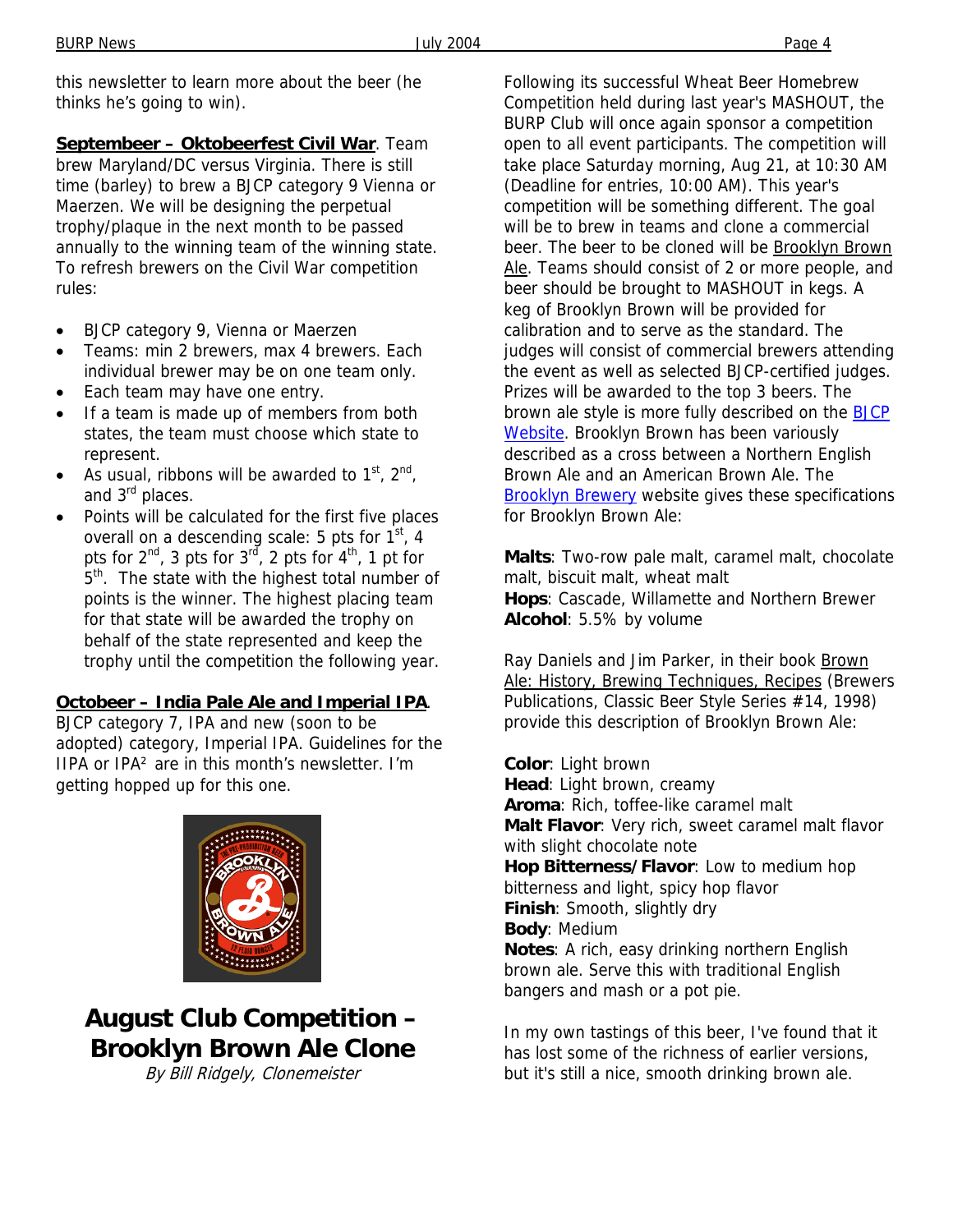Daniels and Parker provide a table with average proportions of malts in commercial American brown ales. This can be used as a rough guide when brewing your clone beer:

Pale malt – 70-85% Wheat malt: 5–9% Specialty malt (eg, biscuit malt): 5–9% Crystal (caramel) malt – 5-13% Chocolate malt – 1-3%

For hops, if you use the varieties specified on the Brooklyn Brewery website, I recommend using Northern Brewer early in the boil for bitterness, Cascade in mid-boil for flavor, and Willamette (a Fuggle clone) toward the end of the boil for aroma and a little additional flavor. Shoot for 30-35 IBUs total.

Since you are looking for a fairly dry ale, keep the mash temperature between 150 and 155 degrees F, and ferment with a good well-attenuating ale yeast like Wyeast 1056 (American Ale).

Best of luck on your attempts to clone **Brooklyn** Brown Ale. I look forward to sampling all of your efforts at MASHOUT XVII.

# **June Bug (Cicada) Meeting Report**

By Jim Hanson

Although overcast, rainy weather may have quieted the area's notorious 17-year itch visitors on the day of Saturday June 5th, there was no gloom among the nearly forty BURPers who attended the meeting held at **Rod Rydlun's** place. Those in attendance compensated for the lack of chirping by our cicada comrades with their own rhetorical banter. One of the events that made some noise was the drop-off table for entries for the Spirit of Free Beer (SoFB), BURP's nationwide amateur homebrewing competition. **Dave and Becky Pyle** manned the drop-off table, and according to Dave, more than 300 entries had been registered. **Mark Hogenmiller**, the competition registrar, facilitated a smooth registration process by having contestants register their entries online prior to dropping off or shipping their beers. Many thanks to **Dave and Becky** for serving as competition

organizers and to all others on the SOFB Team for their hard work and insightful planning.

**Wendy Aaronson** once again held an enlightenment session. This particular session focused on the style of beer known as California Common. **Mark Hogenmiller** provided some of his California Common style homebrew for critique and analysis, and the commercial beers featured in the session were Anchor Brewing Steam Beer and Wild Goose English Style Amber Ale. Thank you Wendy and Mark for providing valuable knowledge and insight into this popular style.

**Kathy Koch** held the customary raffle, and the Grand Prizes of Chimay and La Chouffe gift packs diverted everyone's attention away from the drizzly rain during the giveaway. Many thanks to Kathy for her dedication in conducting the raffle in far from ideal weather conditions.

The Belgian Strong Ale competition was held offline at the Aaronridge house in Rockville on Sunday, June 6th so that the judges could soak up as much rain as possible during the BURP meeting. Optimistically, the rain should be viewed as a cleansing process, and I write with confidence that the judging was a drier and more comfortable experience on Sunday. Kudos on the good call by Minister of Culture **Mel Thompson** to hold the competition offline.

Finally, a big thanks goes to **Rod Rydlun** for hosting the meeting in the lush greenery of Potomac surrounding his house. Also, all the members of BURP wish Rod a fantastic and remarkable lifetime experience in the Rolls Royce/ Bentley Road Rally across the United States this summer.

# **BURP 10 and 20 Years Ago**

Compiled By Bill Ridgely

### **20 Years Ago, July 1984**

Big things began happening with BURP in July 1984. At the July meeting, the club membership voted (by a 2-1 margin) to co-sponsor (along with the AHA) and host the first Mid-Atlantic Homebrewers Convention. The proposed date and location was Sat, Sep 29 at the Wellington Hotel in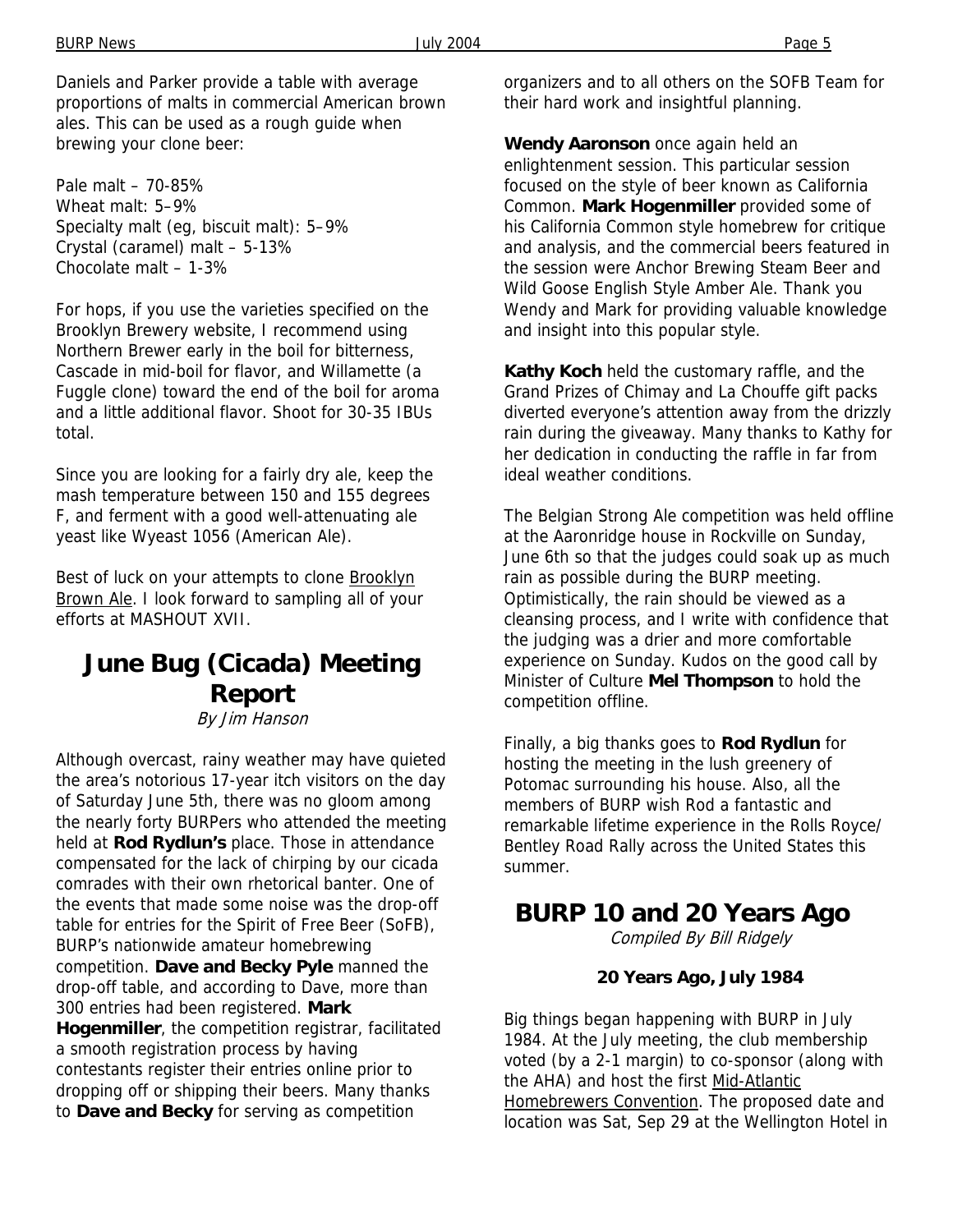downtown Washington. Planned as an east coast showcase for the homebrewing hobby, speakers were to include **Charlie Papazian**, founder and president of the AHA. A variety of activities were proposed, including technical seminars and a homebrew competition. The budget was estimated at approximately \$2,000, putting the club at some financial risk. However, the AHA agreed to share in any losses that might be incurred. **Dan McCoubrey's** annual crab feast was scheduled to take place on the day after the convention, making for an all-weekend social event.

Club treasurer **Bobby Bauer** reported that the club roster in July 1984 stood at 43 paid members, although a number of club regulars still owed for the 1984 calendar year.

### **10 Years Ago, July 1994**

**Larry and Trish Koch** hosted the July BURP meeting at their home in Silver Spring. The themes were a) beat the heat under the Koch shade trees and b) drink wheat beer. A wheat beer competition was held, with all sub-styles represented (3 of the 13 beers entered did not truly fit – a Belgian witbier, a tangerine wheat beer, and a raspberry wheat beer). **A.J. DeLange** took 1st place with his Bavarian Weizen. **Andy Anderson** was a close second with his Weizenbock. The monthly raffle featured the usual plethora of goodies. Grand prizes of a case of Dominion Spring Bock and a case of Dominion Summer Wheat went to **Dan Allers** and **Don Kaliher** respectively.

The July newsletter was another mega-issue (18 pages!) featuring **Alison Skeel's** review of the Great Invitational Microbrewery Festival at Stoudt's as well as **Alison** and **Wendy Aaronson's** report on judging at the TRASH competition in Pittsburgh. **Jim Dorsch** contributed a sobering article on various anti-alcohol measures under consideration by the government as well as his monthly "Whole BURP Catalog". Highlights from the latter included an announcement that Pittsburgh's Alleghany Brewery & Pub had changed its name to Penn Brewery and Guinness PLC had completed acquisition of the Jamaican company Desnoes & Geddes, Ltd, brewers of Red Stripe Lager and Dragon Stout. **Martin Morse Wooster** reviewed Randy Mosher's Brewer's Companion, and **Dave &** 

**Becky Pyle** wrote a nice travelogue on their tour of New England breweries and brewpubs. The most interesting article by far, though, was by **Kit Anderson**, who wrote about brewing with animal parts (anyone for "Rigor Mortis Porter"?). **Kit** was one of the early BURPers (along with **John Esparolini**) to experiment with putting oysters in stout.

To top things off, July's newsletter contained some of the most memorable photos (albeit fuzzy ones) in BURP history – of **Michael Jackson** signing the breasts of BURPers **Wendy Aaronson** and **Dot Steller** (now **Dot Artz**). The caption reads, "Will Michael Jackson ever recover from partying with the wild women of BURP? Only time will tell!"

## **MASHOUT 2004 Update**

By Bill Ridgely, MASHOUT 04 Coordinator

Just a reminder that the 17th Annual **M**id-**A**tlantic **S**tates **H**omebrewers Camp**OUT**, better known as **MASHOUT**, is coming to Popenoe Mountain once again in August. The dates are Friday, Aug 20 through Sunday, Aug 22. Lots of fun events are in store, including the traditional barbecue dinner on Saturday (You will be asked only to contribute an appetizer, soup, salad, side dish, or dessert), and pancake breakfast on Sunday morning. Regional beers will also be featured along with homebrew. A number of great breweries from throughout the Mid-Atlantic region have already agreed to support the event with beer contributions. However, the emphasis is always on homebrew, and we hope you'll bring a keg or case of your best to share with 200 of your best friends on the mountaintop.

Here's a quick rundown on the latest MASHOUT news:

**Site Clearing & Barn Repairs** – As I mentioned in the June BURP News, a major ice storm devastated Popenoe Mountian over the winter. However, a hard working team of BURP volunteers and other MASHOUT regulars spent the weekend of June 25-27 clearing brush and restoring electricity to the barn. All work has now been completed, and there is enough firewood gathered for several MASHOUTs. Many thanks go to the nearly 20 people who participated in the work weekend!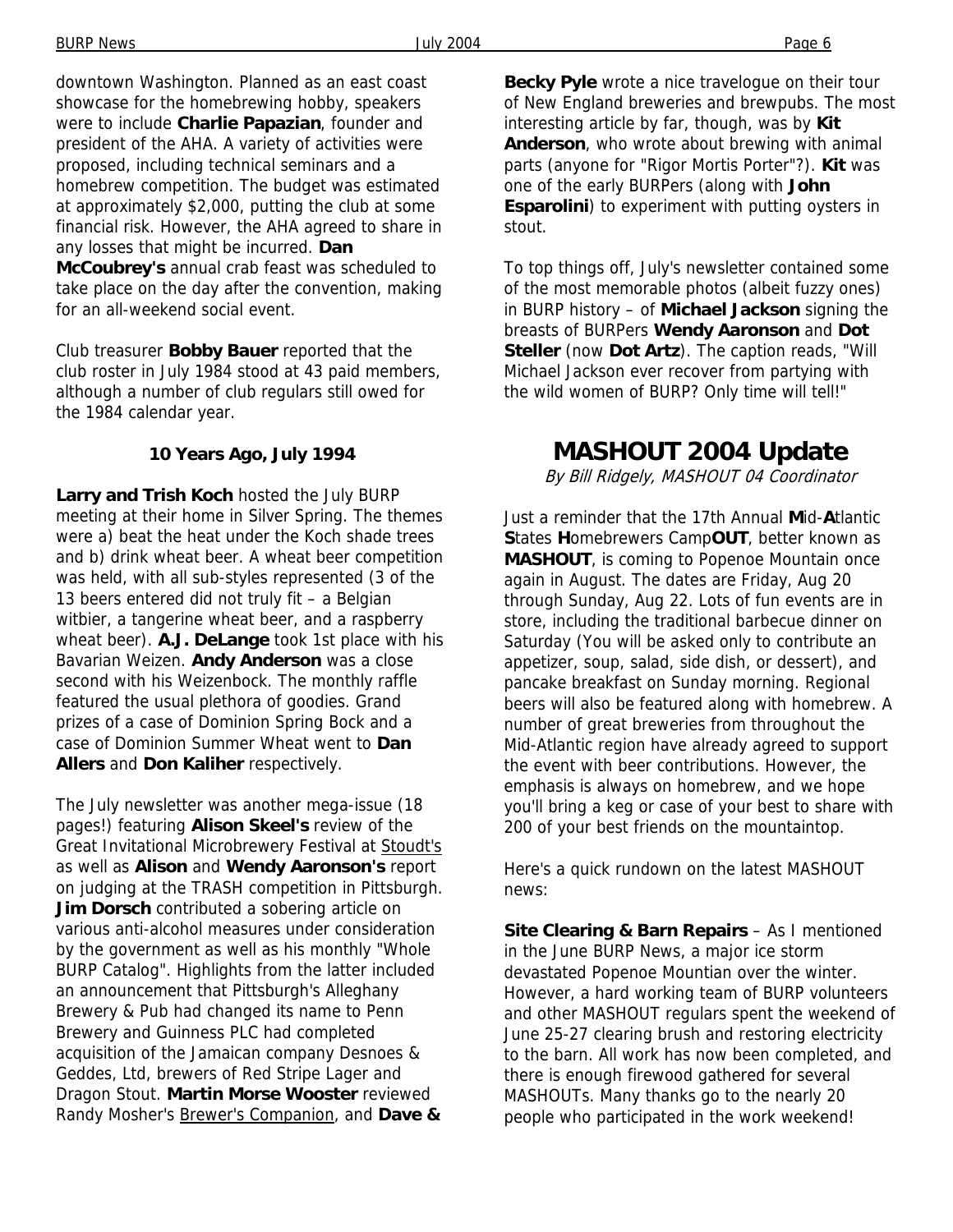**Friday Night Band –** Now that electricity has been restored to the barn, a live band has been added to the program for Friday evening. The band GrooveQuest will be performing from 8:00 to midnight. The name may not be familiar, but this is the same band that put on a great show last year under the name Takoma Crossing. The popular DCarea blues/roots band features guitar, bass, drums and sax, along with versatile lead singer **Steve O'Brien.** They play a great repertoire of blues, rock, and swing tunes. Drummer **Lowell Schiff** (AKA Shufflemonster) once played with guitar god Roy Buchannan. To read more about the band, visit their website at http://www.takomacrossing.com/.

### **Check-In** – BURPers **Bob and Kathleen**

**Warriner** (who were married at MASHOUT several years ago) have offered to coordinate the check-in station once again at this year's event. They will need volunteers to man the table and check-in new arrivals. If you are willing to contribute an hour or two to this important task, please contact Bob & Kathleen at bkwarriner@aol.com or phone 301- 588-3037. A keg of beer will be provided as an incentive for all those who contribute their time.

**Ice** – Arrangements have once again been made for ice delivery directly to the MASHOUT site. Both block and cube ice will be available at very reasonable prices starting on Friday, Aug 20. The ice vendor was very pleased with the response to the service last year and looks forward to seeing everyone again in '04.

**Homebrew Competition** – MASHOUT will once again feature a homebrew competition open to all attendees. The theme this year will be clone beer, and the beer to be cloned will be Brooklyn Brown Ale. Details on the competition (and a brief article on the commercial standard) appear elsewhere in this newsletter.

**Final Pre-MASHOUT Work Weekend** –

Volunteers will be needed for preparation of the MASHOUT site on the weekend of Aug 13-15. If a dump truck can be procured, work will include spreading fresh gravel on the driveway. If not, work will primarily involve fine mowing of the field. This will be the 3rd consecutive year for the work weekend, and it is taking on the aspects of a miniMASHOUT. If you are willing to join in, please contact the MASHOUT coordinator. More info on the work weekend will appear in the August edition of BURP News.

Full details on MASHOUT, including a downloadable registration form, can be found on the BURP website at http://burp.org/. Just click on the MASHOUT XVII link. The "Frequently Asked Questions" section will be updated as new information becomes available. BURPers without web access can contact the MASHOUT coordinator for a paper copy.

The fee schedule for MASHOUT is:

1) Individual (13 years and above) - \$20.00 (All individuals under 21 years of age must be accompanied by an adult) 2) Adult Couple - \$35.00 3) Child (2 – 12 years) - \$10.00 4) Child Under 2 years – Free

For those who do not have Internet access, you may fill out and send the registration form included with this newsletter, along with your check (payable to **BURP**) to:

#### **MASHOUT 2004 15 Harvard Ct Rockville, MD 20850**

If you have e-mail access, please include your email address so that acknowledgement of your registration as well as directions to the site can be sent via e-mail. If you don't have e-mail access, you will receive a copy of the MASHOUT "Frequently Asked Questions" document, along with directions, by regular mail.

I will also have MASHOUT registration forms available at the July BURP meeting. Please sign up at your earliest convenience because there is a limit of 200 people for the event (and last year's MASHOUT was a sellout).

I hope to see all of you at MASHOUT 2004, the best outdoor homebrewer gathering in the nation!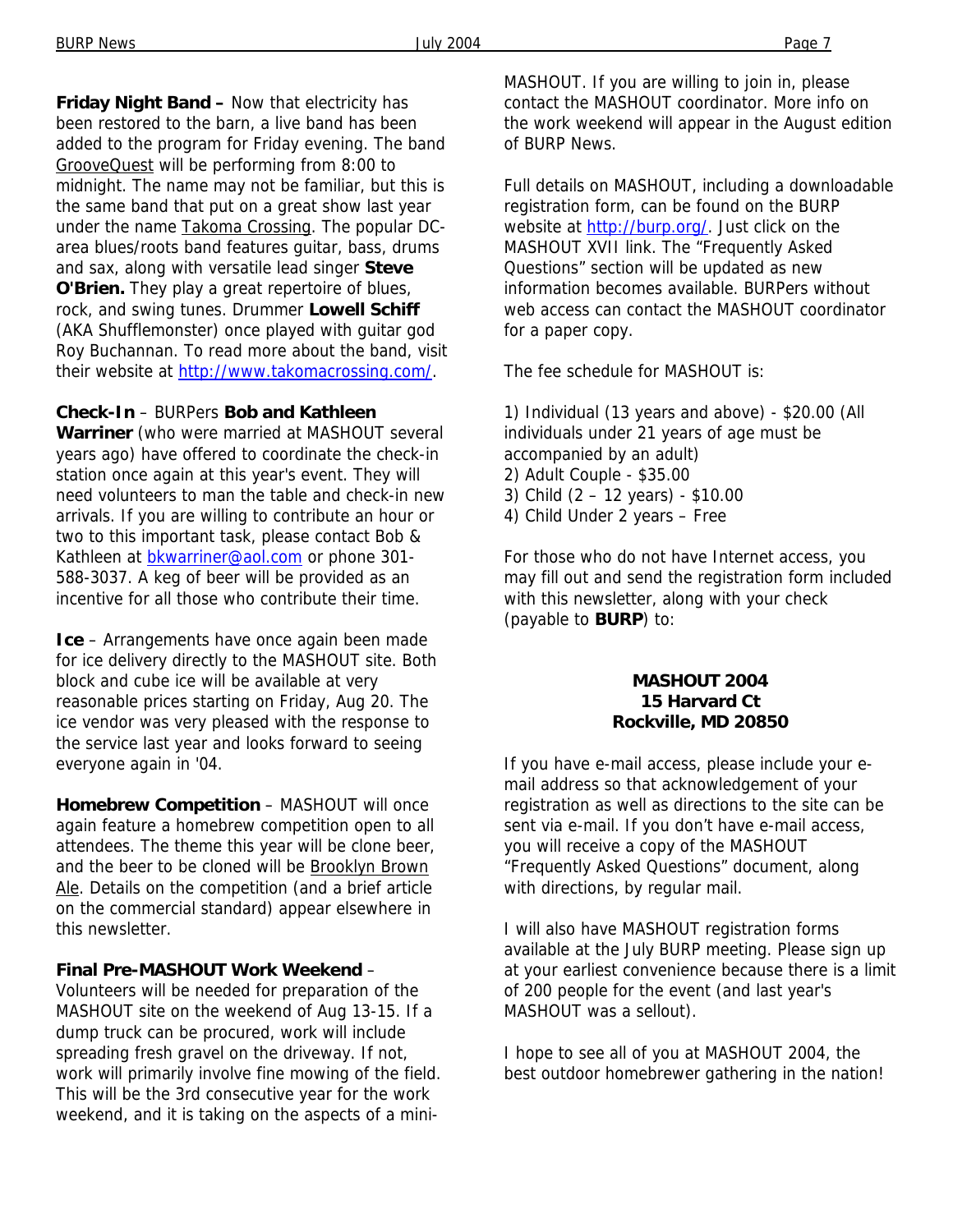

**Editor's Corner**  By Bill Ridgely, AKA Johnny Inkslinger Minister of Truth

Many thanks to **Sweet Christine Lewis** for taking over as Minister of Truth for this issue of the BURP News. I have sadly been called away to bicycle around Franconia and drink fresh German beer for two weeks. It's a rough job, but someone's got to do it. I'll return to my assigned duties with the August issue.

Thanks also to **Jim Hanson** for once again going for glory by contributing another BURP meeting report. Perhaps someone else in the club would be willing to give Jim a break and contribute a report. Please let me know if you are interested and willing.

Summer and Fall are two of my favorite BURP seasons. The July meeting at Bruce and Nancy's is always fun because of their great swimming pool. August is, of course, MASHOUT, the most fun anyone can have in a vertical position. September is the club Oktoberfest (and another opportunity to camp out with fellow BURPers). Wendy and I already have our beers brewed for all three events. I hope you all are ready for them as well.

I look forward to seeing you all in Nokesville on the 24th (and picking up some nifty SOFB prizes).

Cheers, Bill

| DURF UFFILERJ            |                     |                          |
|--------------------------|---------------------|--------------------------|
| <b>Office</b>            | <b>Officer</b>      | Phone/E-mail             |
| <b>Fearless Leader</b>   | <b>Rick Garvin</b>  | (703) 629-4671           |
|                          |                     | rgarvin@garvin.us        |
| Minister of              | Wendy Aaronson      | $(301)$ 762-6523         |
| Enlightenment            |                     | aaronson@burp.org        |
| <b>Co-Ministers of</b>   | Dave Pyle           | (703) 503-7171           |
| Culture                  | Mel Thompson        | pyle@burp.org            |
|                          |                     | (301) 330-3578           |
|                          |                     | thompson.mel@att.net     |
| <b>Minister of Truth</b> | <b>Bill Ridgely</b> | (301) 762-6523           |
|                          |                     | ridgely@burp.org         |
| <b>Ministers of</b>      | Jim & Linda         | (240) 271-3451           |
| Propaganda               | Rorick              | linda@turtlecreekfarm.us |
| Minister of              | Kathy Koch          | (703) 256-4285           |
| Prosperity               |                     | kdkoch@erols.com         |
| <b>Ministers of the</b>  | Paul & Jamie        | (301) 933-3081           |
| Web                      | Langlie             | langlie@burp.org         |
| Libeerians               | Pat, Janet, &       | (703) 425-8931           |
|                          | Cerveza Crowe       | crowepj@navsea.navy.mil  |
|                          |                     | crowejs@navsea.navy.mil  |

### **BURP OFFICERS**

### Any BURP members interested in a professional brewing system?

New BURP member **Robert Foster** unexpectantly has to head off to Spain for 3 years. He had purchased a brewery system on E-bay about 2 years ago, and is looking to entertain an offer to purchase, lease or lend under the right conditions. Here are the specs on the brewery:

Schleuter-built 7 bbl. System, built 1995, operated 1995-2000 at Grizzly Bay Brewing Co. (near Fairfield, CA) with over 300 batches produced. Single step infusion mashing, perfect for quick turn around ale production. One person operation. System includes drop-bottom mash tun and combination hot liquor/brew kettle, both beautifully faced with redwood; four glycol-cooled fermentation tanks with temperature controllers, four serving tanks (noninsulated), copper counterflow wort chiller, D.E. filter, grain mill, 3 pumps (two fixed, one roll-about), glycol chiller and 3-phase electric immersion heater. The system is currently located in south Alexandria, VA.

The first photo shows the brew kettle and the top of the 3-phase immersion heater. The second photo shows one of fermentation tanks and the D.E. filter. The third photo shows the mash tun.